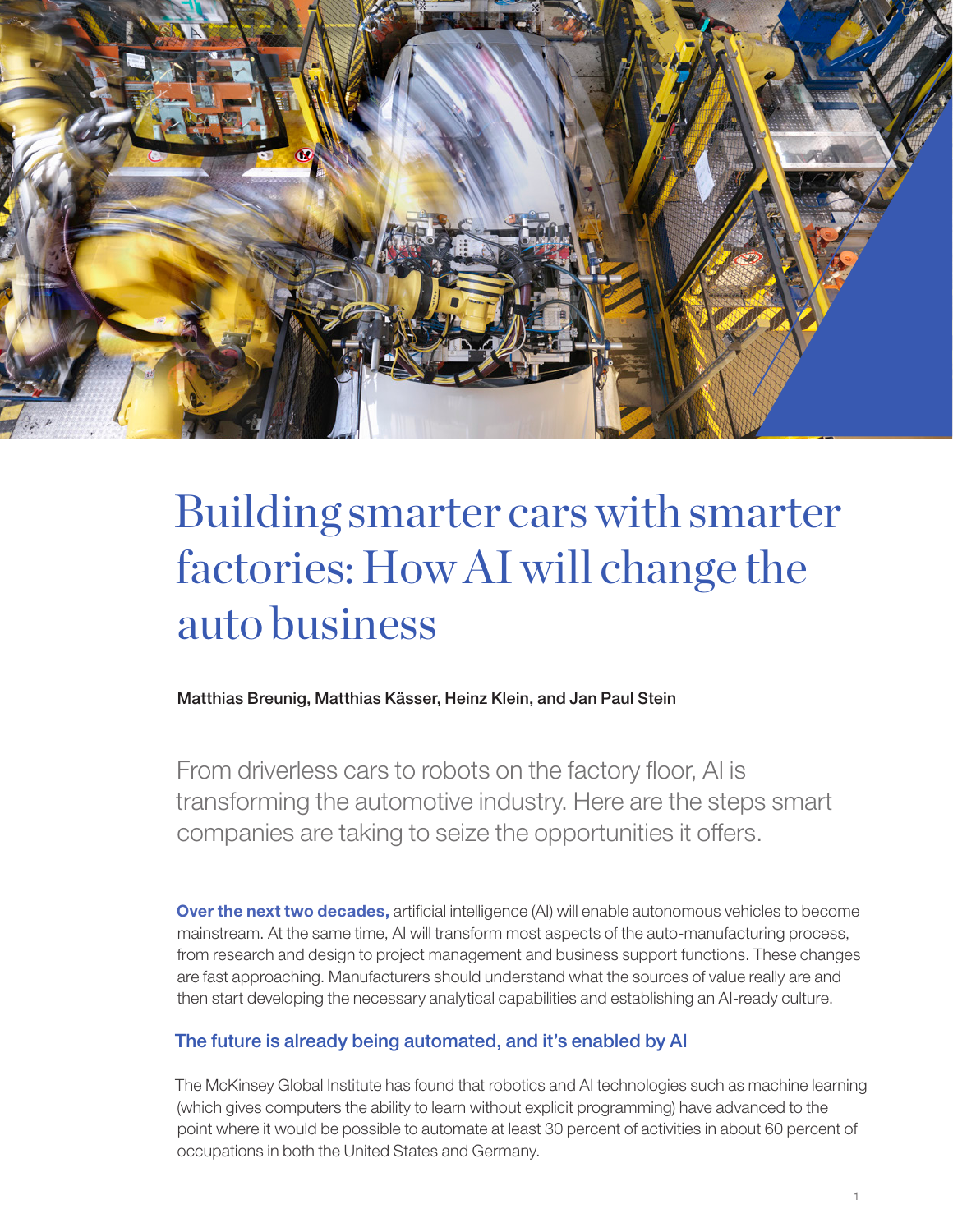Highly developed economies with high per-capita GDP and rapidly aging populations will soon rely on AI-based automation to power the productivity gains necessary to achieve GDP targets. In Germany, for example, we expect that AI will enable significant automation, yielding up to 4 percent additional GDP in 2030.

There are, of course, many robots and machines already on the job in automotive factories around the world, but these machines generally perform a set of actions in a limited number of scenarios according to well-established rules.

AI is different. Advances in computing power will give machines abilities once reserved for humans—the ability to understand and organize unstructured data such as photos and speech, to recognize patterns, and to learn from past experiences how to improve future performance.

AI will get even better. Advances in algorithmic research, coupled with increasingly powerful computer hardware, will allow AI to demonstrate autonomy and creativity. AI-based machines won't just follow the rules, they'll find ways to create solutions to complex problems within a given solution space.

AI has scored celebrated victories over humans that have grabbed headlines—Deep Blue, Watson, and AlphaGo (developed by Google DeepMind) have vanquished human competitors at chess, Jeopardy and Go—and its application in auto manufacturing is already being felt. Companies such as Tesla and Google are already using AI technologies in their autonomous vehicles, while a slew of start-ups (Argo AI, Drive.ai, nuTonomy, Otto, Preferred Networks, and Zoox) look for ways to extend such AI usage. By 2030, highly autonomous vehicles could account for 10 to 15 percent of new car sales.<sup>1</sup> OEMs and suppliers are already maneuvering and investing in autonomous vehicles and the AI that will power them.

AI will not just change the vehicles that are built, it will also change the entire business of how they get built. Increasingly, AI applications are supported by the adoption of devices and sensors connected to the Internet of Things (IoT). As companies rush to apply AI to high-value industrial tasks such as predictive maintenance or performance optimization, we are seeing a rush of investment in AI technologies. An analysis from venture-capital-investment tracking company Tracxn found that AI-related start-ups raised approximately \$6 billion of funding in 2016 alone.

### The six areas where AI will revolutionize the auto manufacturing process

At many steps in the manufacturing process, AI will yield results based on its ability to understand its environment, analyze data, draw conclusions, and learn from experience to achieve continuous improvements.

<sup>1</sup> Paul Gao, Hans-Wenner Kaas, Detlev Mohr, Dominik Wee, "Disruptive trends that will transform the auto industry," McKinsey.com, January 2016.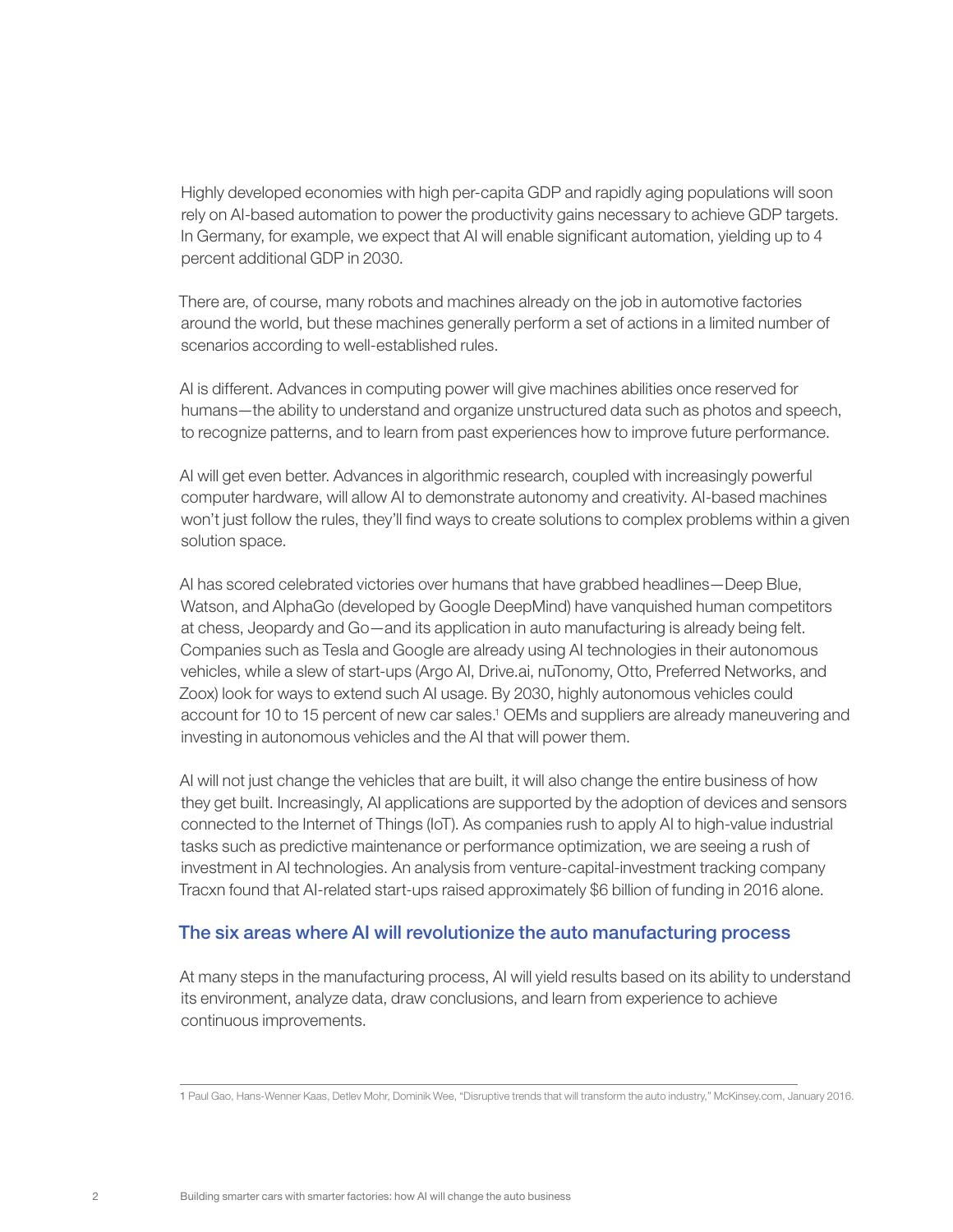Here are six ways in which AI will improve the auto manufacturing sector:

- Less equipment failure. If a machine fails unexpectedly on an automotive assembly line, the costs can be catastrophic. Idled employees are unable to complete their production quotas. A whole factory can be thrown into disarray. AI-based algorithms can digest masses of data from vibration sensors and other sources, detect anomalies, separate errors from background noise, diagnose the problem, and predict if a breakdown is likely or imminent. Companies like KONUX feed the sensor data into an AI system that crunches it to improve system performance, optimize maintenance planning, and extend asset life cycles.
	- *Potential impact:* More than 20 percent increase in equipment availability, up to 25 percent lower inspection costs, up to 10 percent lower total annual maintenance costs
- More productive employees through robot-human collaboration. Advances in computer vision are driving progress toward collaborative, context-aware robots. More computing power and better algorithms will lead to the development of flexible, nonspecial-purpose robots that can work alongside humans while reacting to changes in their environment with less configuration. For example, Rethink Robotics is designing collaborative robots that a human instructor can program simply by taking the arm of the robot and guiding it through desired movements, such as gripping and releasing objects.
	- *Potential impact:* Collaborative robots will simplify factory design by reducing the need for robot-only areas. Because instructing these robots will be simpler, companies will save money on development and deployment costs. Collaborative robots can help with tasks that are not fully automatable, potentially increasing productivity by up to 20 percent.
- Fewer quality problems. Quality control, such as inspecting painted car bodies, is performed by human workers. This method is prone to errors and is relatively slow. But even automated methods can break down due to numerous variables in the test environment. If the lighting is not perfect or the product is mounted just a bit off-center for inspection, the current method can yield false positives. By contrast, AI-enabled visual QC can filter out these issues to focus on defects only. The AI system constantly learns to improve its analysis based on feedback. Using these methods, AI-powered hardware can visually inspect and provide superior QC on various products such as machined parts, painted car bodies, textured metal surfaces and more.
	- **Potential impact:** AI-based machines can detect defects up to 90 percent more accurately than humans. Insights from AI-based quality testing can also be used to analyze root causes of defects and improve overall production processes. Productivity increases in visual quality inspection of up to 50 percent are possible.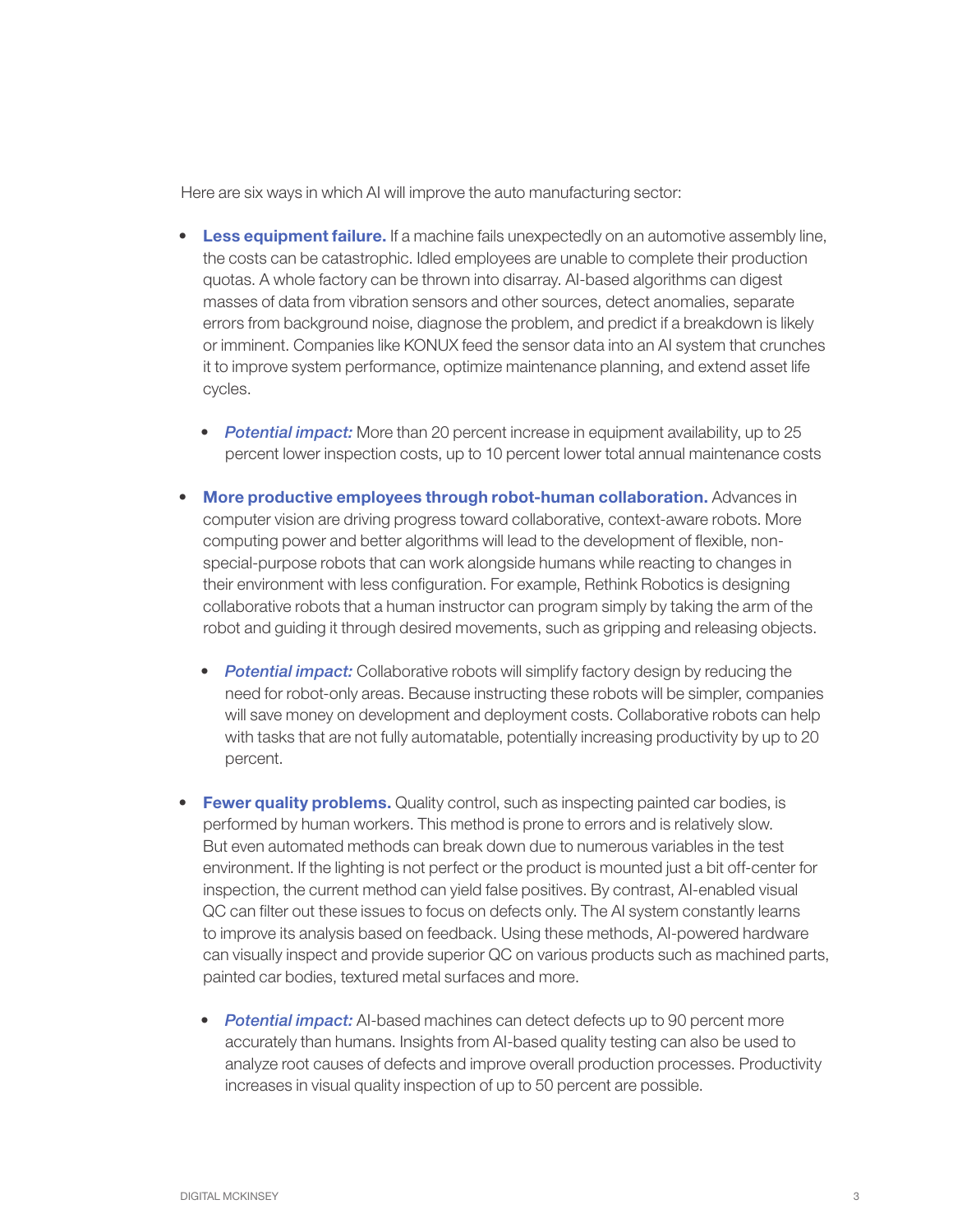- Leaner supply chains. Accurate forecasting is critical to achieving a close match between supply and demand, but traditional forecasting and replenishment systems are being overwhelmed by a mountain of data and an increasing number of influencing factors, such as the storage of many low-volume long-tail items and just-in-time production that eliminates inventory cushions. AI systems can meet these challenges by using machine learning to produce more accurate demand forecasts. AI-powered supply chains have the flexibility to adapt and respond to changes in the product mix or unforeseen events, incorporating near-real-time data on advertising campaigns, prices, even weather forecasts. Eventually, AI will allow fully automated self-adjusting systems to make supply-chain management decisions autonomously, adjusting routes and volumes to meet predicted demand spikes. While some companies are working to develop predictive forecasting and replenishment tools internally, others are turning to established vendors like Blue Yonder, which offer AI techniques capable of optimizing forecasting and replenishment while simultaneously adjusting pricing.
	- *Potential impact:* AI-based approaches could reduce forecasting errors by 30 to 50 percent. AI could reduce overall inventories by 20 to 50 percent, generating a cascade of cost savings by eliminating the transport, warehousing, and supply-chain administration of unneeded goods.
- **Smarter project management.** It can be hard to measure R&D progress or understand when to kill a project in order to free up resources for more promising items in the R&D portfolio. As a result, zombie projects with unclear status and milestones tend to linger, burning money, inflating total R&D costs, increasing time-to-market for worthwhile projects, and causing frustration all around. AI-based methodologies can improve R&D project prioritization and increase performance within individual projects, thus liberating budgets and raising overall efficiency. Take the example of F1 race car engineering. Failure rates of R&D projects to improve F1 car performance approach 90 percent. QuantumBlack, a firm specializing in advanced analytics, has successfully employed AI to streamline the R&D process and identify the most promising R&D projects early on. In part, it does this by pulling data from a wide variety of integrated sources and then using AI and machine learning to forecast factors that might detract from performance. Team dynamics are a key performance lever. Projects with a high level of interconnectedness should have high-intensity communications. By analyzing communications and discovering patterns, QuantumBlack can warn managers early on if a project seems to be off-track.<sup>2</sup>
	- *Potential impact:* QuantumBlack's AI-based approach typically generates R&D productivity gains of 10 to 15 percent and accelerates time to market by 10 to 40 percent.
- **Improved business support functions.** Business support functions such as finance, HR, and IT are resource-intensive but vital to a company's success. Cost pressures and

<sup>2</sup> QuantumBlack is owned by McKinsey & Company.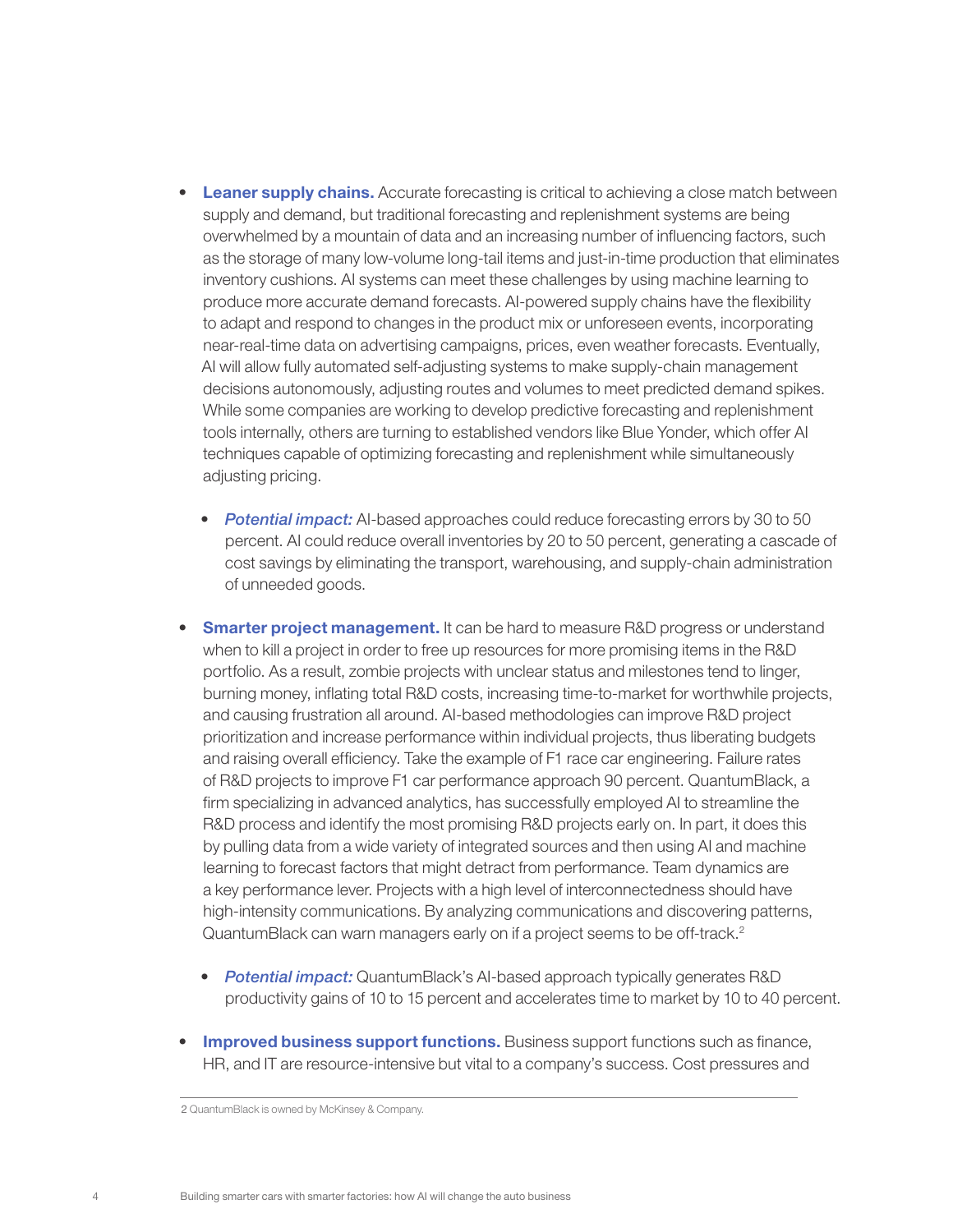flexibility requirements are driving demand for digitization. AI has high potential to automate tasks such as IT or finance that are already supported by computer systems. For example, on an IT service desk, codified problem-solving strategies and knowledge (such as server configuration) can be fed into an AI system so it can automatically combine individual pieces of knowledge to build a tailor-made problem-resolution process. This step employs reinforcement learning—the same technique that Google's AlphaGo used to beat the world's human Go champion.

• **Potential impact:** Automation rates of approximately 30 percent are expected within business support functions. For the specific example on IT service-desk automation, a degree of automation of around 90 percent is possible. Automation is accompanied by greater accuracy and consistency, increased scalability and speed, and traceability of results, all at around-the-clock availability.

### Develop AI capabilities, launch pilot projects, separate truth from hype

Given the immense potential of AI to transform the auto industry, here are five steps that companies can take now to seize the opportunities it offers:

Prioritize projects based on business logic. It's still important to get a solid grounding in AI tech so that you can separate hype from facts. Make sure to establish a solid business case for an AI investment. Prioritize projects according to their technical feasibility and overall impact potential from both financial and productivity standpoints. Given the rapid pace of change in AI technology, you will want to re-analyze these business cases on a regular basis. A project that wasn't feasible months ago might now be within reach.

- Work with partners to develop your AI systems. You need data scientists (known as "quants") to design and develop your AI engine, but it's hard to obtain all the talent you need to fill those roles given that there are only 8,900 trained data scientists in the entire North American labor pool of 100 million people. Given such limitations, it makes sense to find external partners who can help with the intensive work of building the AI engine. During the initial building phase, internal and external quants work together to integrate systems, data, and algorithms into a foundation for the AI application.
- Use translators to bridge the gaps. Once the AI system is up and running, you enter the operate phase, where a mixed team of internal and external experts apply the AI solution to the company's daily operations. During this phase, you need strong managers who can set guardrails that clearly delineate IP ownership, decision-making rights, performance metrics, and escalation protocols in case disagreements arise. But you also need translators—people who understand AI technology but also business priorities and needs. The translators prioritize AI-based use cases considering both technical feasibility and business priority considerations.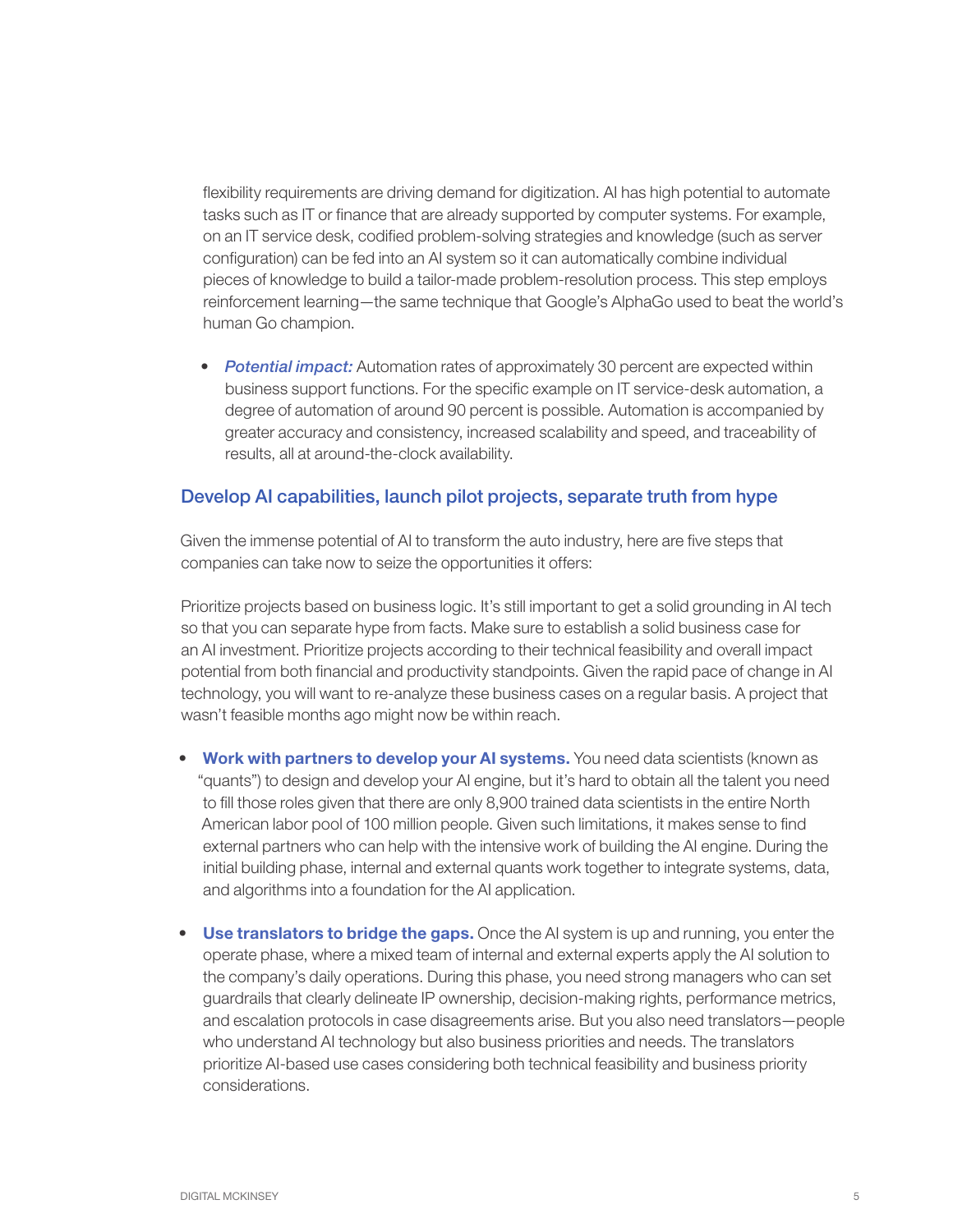Eventually, once the AI engine is fully functional, the translators should manage the transfer of all essential skills from the external partner to the internal quants who will run the AI systems, perform updates, and identify improvement needs.

• Store data in its original granular state. Data is the fuel that AI uses to create value. Estimates suggest that 90 percent of all data produced in a manufacturing context lacks the relational structure that traditionally has played a key role in data analysis. You'll need new tools like NoSQL technologies based on frameworks such as Apache Hadoop to efficiently store and process all this data without any loss of fidelity. Remember that you might need to label certain data sets if you hope to employ supervised learning techniques in AI or machine-learning scenarios.

Promote your domain knowledge. AI is a tool. Without deep contextual understanding, it will fall short of its potential. Your company possesses specific domain knowledge—a unique understanding of the dependencies between systems, technologies, and players in your own industry or technological environment. By codifying this domain knowledge, you can give the AI algorithm a significant performance boost even before its self-learning processes kick in.

### AI now: Smart investing and culture building

All the right pieces have fallen into place to make AI ready to scale. The development of effective algorithms, high-performance computing hardware, and data-generating sensors makes it easier than ever to apply AI to business problems.

AI transformation in the manufacturing process does not require massive up-front investments. Basic programming interfaces are low cost or even free. You can access computational power as needed via the cloud. External partners can provide the necessary knowledge and capabilities to move quickly and in a targeted way—though it's important to maintain ownership of your data and leverage your domain knowledge, a core source of value.

While AI is often described in technical terms, building a culture that can allow it to thrive is crucial and often overlooked. At its core, AI is an intelligent learning capability, and your people will need to learn to operate in the same way. That requires agility, the ability to analyze, respond, learn, and iterate. It's best to take small, fast steps so you can gain experience with the technology of AI systems and new ways of working with new team structures that combine quants, translators, and business managers. This approach helps build momentum. Simulation-based pilots give you the ability to demonstrate AI's potential value for the business. At best-practice companies, cross-functional AI task forces can prototype solutions in one to three weeks, test these ideas with the business units, and then decide whether to move forward